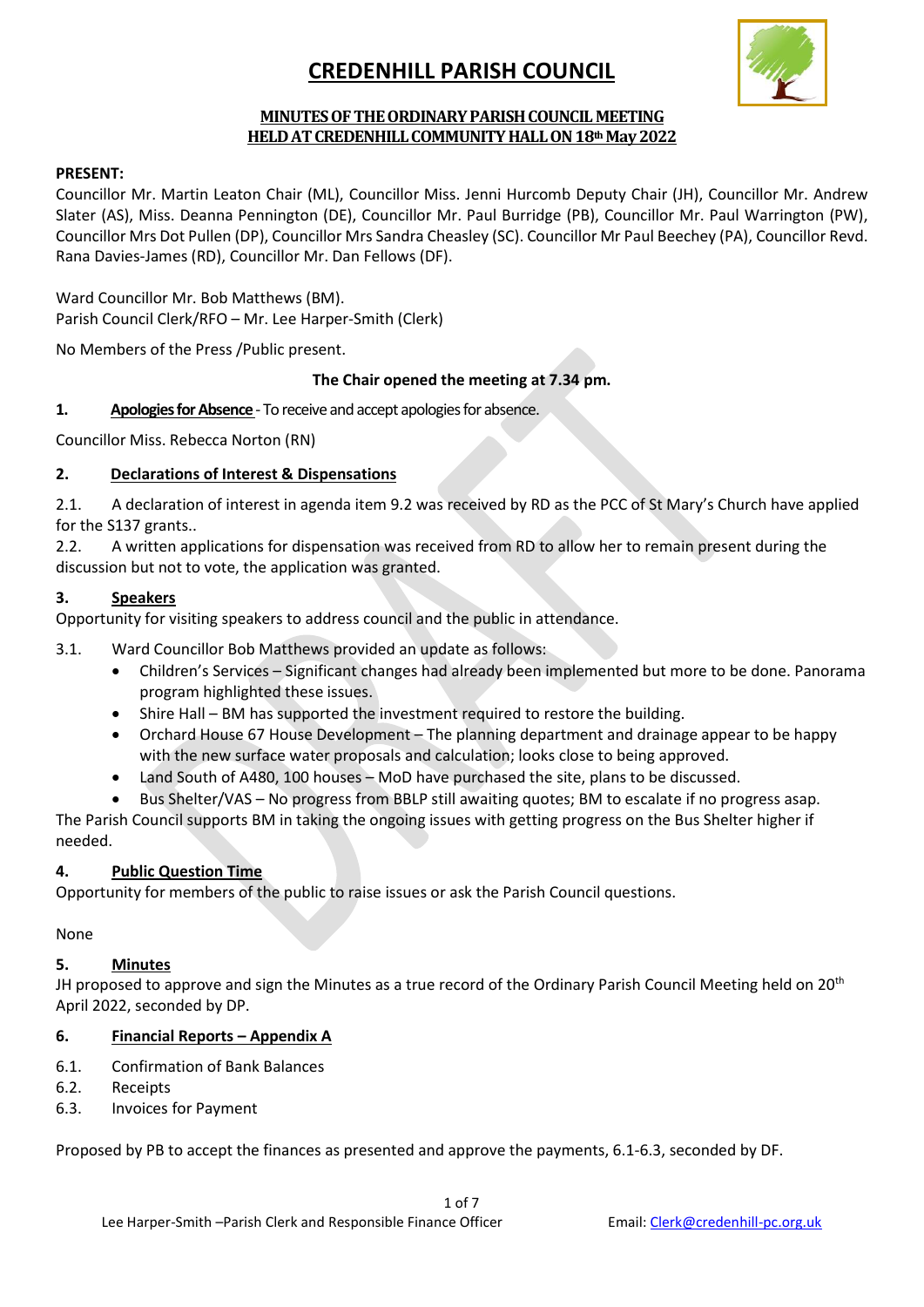

### 7. Planning (BM, PA, AS)

| Reference   | <b>Details</b>                                                                                                                                                             | <b>CPC Status</b>                   | <b>HC Previous</b><br><b>Status</b> | <b>HC New</b><br><b>Status</b> |
|-------------|----------------------------------------------------------------------------------------------------------------------------------------------------------------------------|-------------------------------------|-------------------------------------|--------------------------------|
| P211291/RM  | Land at Orchard House - Reserved<br>matters following Ref P190089/O<br>for residential development<br>comprising 69 no. units, access,<br>landscaping and associated works | Comments<br>Submitted-<br>Mixed     | Comments by<br>09/02/2022           | Determination<br>by 03/03/2022 |
| P214642/AM  | Land at Orchard House - To<br>rationalise the wording of<br>conditions 5 & 27 to be consistent<br>with application P214671/F                                               | No Comment<br>Required              | Comments<br>by 19/01/2022           | Determination<br>by 03/03/2022 |
| P214671/F   | Planning application for off-site<br>surface water connection in<br>relation to application<br>P211291/RM for residential<br>development.                                  | Comments<br>Submitted -<br>Mixed    | Comments<br>by 10/02/2022           | Determination<br>by 03/03/2022 |
| P212941/FH  | 37 Centurion Way - Proposed<br>erection of two storey side<br>extension                                                                                                    | Comments<br>Submitted-<br>Mixed     | Approved<br>with conditions         | Review                         |
| P220005/F   | 23 Teddar Avenue - Erection of a<br>4 bedroom house onto the side of<br>existing house.                                                                                    | Comments<br>Submitted $-$<br>Object | Determination<br>by 18/03/2022      | Refused                        |
| P220506/FH  | 10 Glebe Close - Remove existing<br>garage & replace with 2 storey<br>extension.                                                                                           | Comments<br>Submitted-<br>Support   | Comments by<br>04/05/2022           | Determination<br>by 12/05/2022 |
| P221193/XA2 | 81 Ecroyd Park - approval of<br>details reserved by conditions 6 &<br>8 of P 203873                                                                                        | <b>New</b>                          | <b>New</b>                          | No Comments<br>Required        |

1 Station Road – New application received since the agenda was produced. Proposed by PB and seconded by DF to delicate power to respond on behalf of the Parish Council to the Planning Working group.

23 Teddar Avenue – Noted that since the original application was refused due to lack of parking that a new drive outside of the ownership of the property owners had been created. Refer to planning enforcement.

37 Centurion Way – Noted that since the original application was approved that the development has been completed with the addition of a storage building forward of the planning line that was not on the original planning application. Refer to planning enforcement.

### 8. To receive reports from working groups

8.1. Finance (AS, JH, ML) - The Internal Audit (Appendix B) had been completed for 2021/22, noted that the Football team should be contacted to arrange for the arrears to be paid prior to starting the new season.

8.2. Community Hall (DE) – Open day has moved to  $26<sup>th</sup>$  June and the Hall are working to create special events packages.

8.3. Footpaths (PB) – No reports.

8.4. Shops/Businesses (DP) – Continues to follow up ongoing issues with litter, weeds and Hedge overgrowth. Has also raised that the fence needs replacing in the alley between Station Road and Meadow Drive.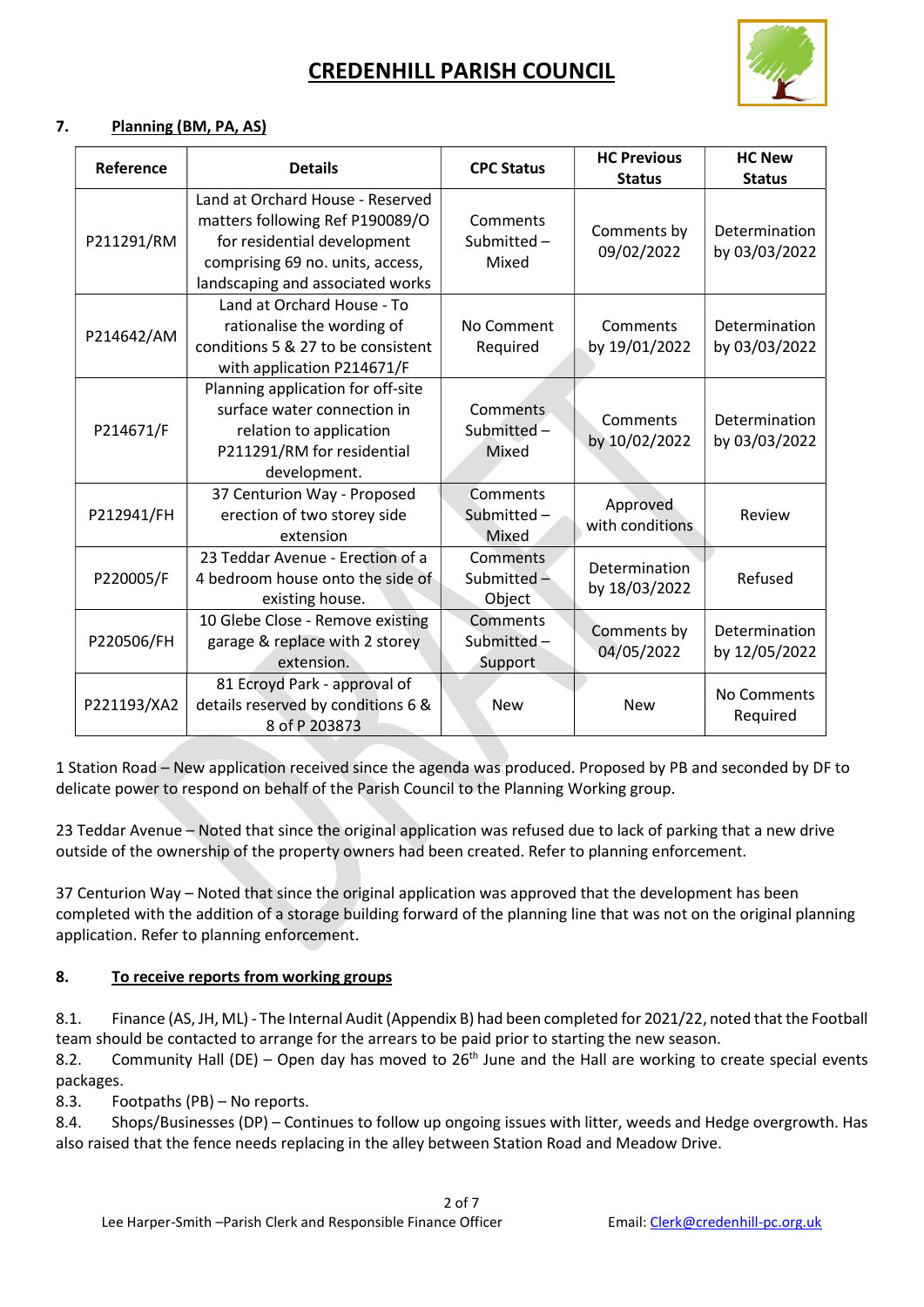

8.5. War Memorial (DE, ML) – 2 Quotes received, Clerk to forward details to SC relating to granting permission to do the work. Clerk to prepare letter for fund raising purposes.

- 8.6. Flood Alleviation Scheme (PB) No Update
- 8.7. Schools (RD) No visit due to RD having COVID.
- 8.8. Roman Park (DF, RN, ML, SC) No reports
- 8.9. Social Club (PA) Provided an update of ongoing matters and will report back at the next meeting.

8.10. Asset Management (ML, PW, JH) – Letter received from Credenhill Nursery Ltd giving notice to terminate tenancy on 31/08/2022. Proposed by JH and seconded by DP to write letter of acceptance. Clerk to contact agents to look at options for the building going forward.

8.11. A480 Bus Shelter (PW, PA, DE, AS, ML) – Per BM Update.

### 9. Matters arising since last meeting:

9.1. Agree objectives for Community Hall open day on 25<sup>th</sup> June – Noted that the date had been revised to 26<sup>th</sup> June 11am to 2pm and it would be a good opportunity for the Parish Council to engage with members of the public.

| 9.2. | The following Section 137 Grants were approved: |
|------|-------------------------------------------------|
|------|-------------------------------------------------|

| Group                                | <b>Purpose</b>                      | Amount       | Amount          | Proposer     | Vote             |
|--------------------------------------|-------------------------------------|--------------|-----------------|--------------|------------------|
|                                      |                                     | Requested    | <b>Approved</b> | Seconder     | For, Against,    |
|                                      |                                     |              |                 |              | <b>Abstained</b> |
| <b>Credenhill Bloomers</b>           | Wildlife feeding encouragement      | £350.00      | £350.00         | <b>PB PW</b> | 11, 0, 0         |
|                                      | station                             |              |                 |              |                  |
| Hereford Clean-up Group              | Litter Picking.                     | £100.00      | £100.00         | <b>PB PW</b> | 11, 0, 0         |
| St Mary's PTFA                       | School trip activities              | £175.00      | £175.00         | PB DF        | 11, 0, 0         |
| Social & Sports Club                 | Children's Jubilee Street Party     | £700.00      | £700.00         | <b>PB PW</b> | 11, 0, 0         |
| PCC of St Mary's Credenhill          | Grass Cutting and Weed Control *    | £800.00      | £800.00         | AS DE        | 8, 2, 1          |
| <b>Credenhill Community Hall</b>     | <b>General Improvements</b>         | £1000.00     | £1000.00        | <b>PB PW</b> | 11, 0, 0         |
| <b>Magna Performing Arts</b>         | Projector for the Hall              | £1000.00     | £1000.00        | <b>PB PW</b> | 11, 0, 0         |
| 8 <sup>th</sup> Hereford Scout Group | Trip to Shropshire Discovery Centre | £599.15      | £300.00         | <b>PB PW</b> | 11, 0, 0         |
|                                      |                                     | <b>TOTAL</b> | £4.425.00       |              |                  |

\* Discussion took place about whether this falls under running costs of the group as this would not be allowed under the Parish Council's policy for section 137 grant applications. RD confirmed that if the grant was not issued then the grass would not be cut unless volunteers could be found to do it and the group would continue to exist however complaints would be received from church yard users. PB and PE believed grass cutting is a running cost of the group and not in the spirit of the parish council's S137 grants policy. It was agreed that the policy should be updated to clarify the Parish Council's position more clearly for next year and a vote would be used to clarify the position this year.

Section 137 Grants budget is £3,000.00 for the year, the overspend of £1425.00 will come from Rent Income received in addition to the budget, 2 months at £550.00 = £1,100.00 and Repairs/Maintenance £325.00.

9.3. Ecroyd Park Green Open Space – A letter from children in Ecroyd Park had been received and the clerk had responded. The land is Herefordshire Council's who have confirmed that they would consider an asset transfer to gift the land to the Parish Council so that improvements could be made. The clerk had obtained quotes for the grass cutting, £25 per cut, and weed control £15 per application. It was noted that a large tree to the right of the area had caused ongoing concern to the adjacent resident and the wall is in disrepair. Other things to consider would be the update of signage, possible addition of a bin and what type of play equipment would be suitable given close proximity to properties (the letter had requested a basketball hoop; however, ball games may be unsuitable – possibly a small climbing frame, swings and slide for younger children would be best suited.) The Parish Council requested that the clerk make enquiries into the adoption of the land and to see if some of the issues raised could be addressed prior to transfer if the PC and HC could agree terms.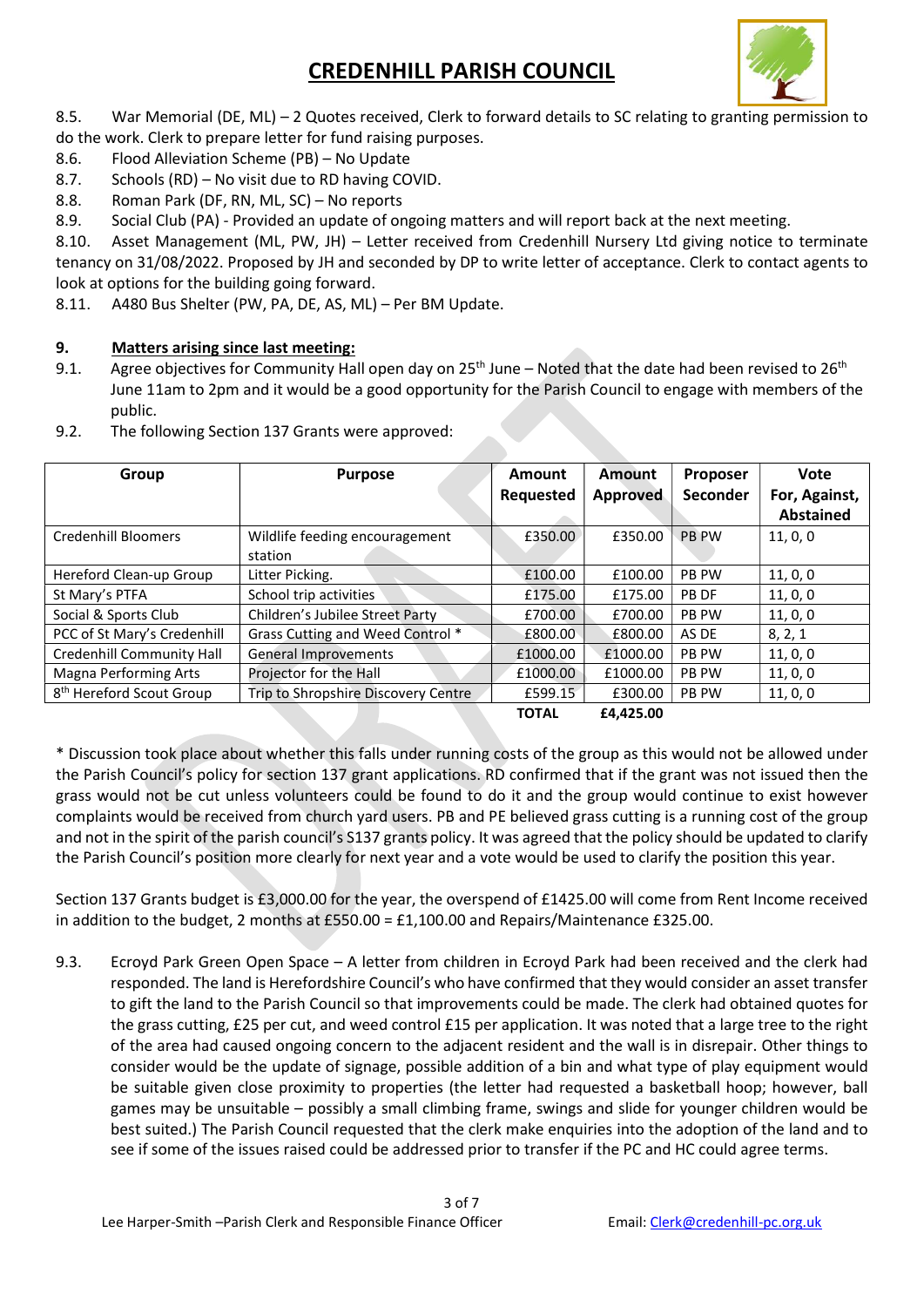

- 9.4. Request for Beryl Bikes in Credenhill it was agreed that there may be a small need for this. There is an option to request a bay on the Beryl Bikes website; clerk to complete on behalf of the Parish Council.
- 9.5. Update on Parish Maintenance Clerk has updated the contract to remove the street and grounds cleaning aspect and issued it to Mr Powell. The Job description and person specification for Street and Grounds Maintenance has been produced and advertised locally with a closing date of 25<sup>th</sup> May 2021. Interviews will be arranged, and job issued as soon as practicably possible.

#### 10. Public Question Time

Further Opportunity for members of the public to raise issues or ask the Parish Council questions.

None

### 11. Confirmation of the next Ordinary Parish Council Meeting, Time, Date & Place.

7.30 pm, 15th June 2022, at the Resource Centre; a summons and notice will be provided nearer the time.

The Chair declared the meeting closed at 21:19

Signed…………………………………………………….

Date…………………………………………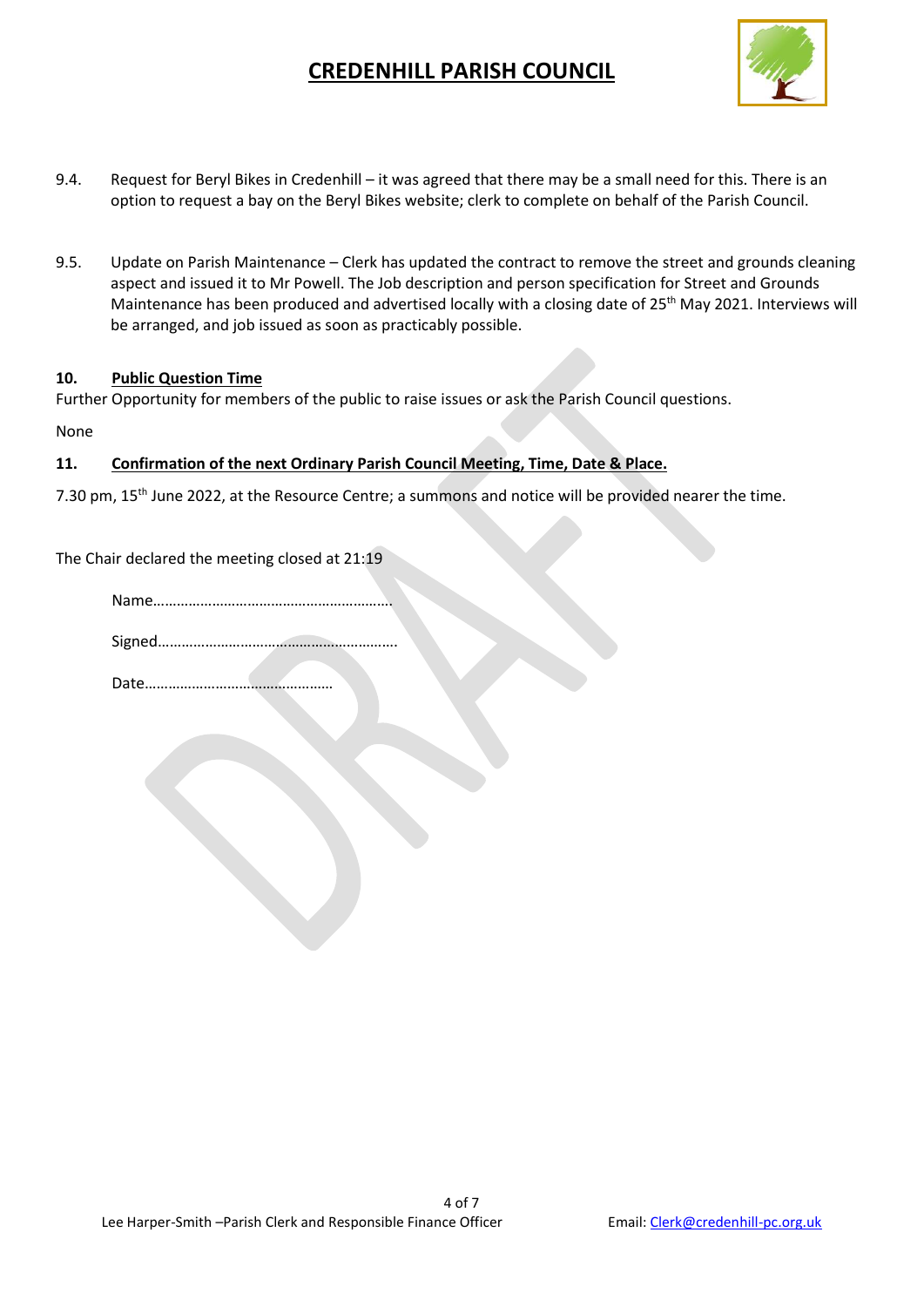

## Appendix A - Financial Information

| <b>Income &amp; Expenditure</b>          |                                                         | Lloyds<br><b>Current</b> | Lloyds<br><b>Reserve</b> | <b>Total</b> |  |  |
|------------------------------------------|---------------------------------------------------------|--------------------------|--------------------------|--------------|--|--|
| 31/03/2022                               | <b>Opening Balance</b>                                  | 9,907.48                 | 100,670.51               | 110,577.99   |  |  |
|                                          |                                                         |                          |                          |              |  |  |
| <b>Receipts</b>                          |                                                         |                          |                          |              |  |  |
| 01/04/2022                               | Credenhill Nursery Ltd - Rent April 2022                | 550.00                   |                          | 550.00       |  |  |
| 01/04/2022                               | Planning Portal - Refund of 50% Sign Planning Fee       | 66.00                    |                          | 66.00        |  |  |
| 04/04/2022                               | C L Appelt - CCN Advertising                            | 30.00                    |                          | 30.00        |  |  |
| 11/04/2022                               | Lloyds - Interest Received                              |                          | 0.91                     | 0.91         |  |  |
| 11/04/2022                               | Tolley Holdings - CCN Advertising                       | 48.00                    |                          | 48.00        |  |  |
| 12/04/2022                               | <b>HMRC - VAT Return</b>                                | 1,227.47                 |                          | 1,227.47     |  |  |
| 19/04/2022                               | Herefordshire CC - Precept                              |                          | 21,750.00                | 21,750.00    |  |  |
| 20/04/2022                               | Credenhill FC - Football Arrears                        | 60.00                    |                          | 60.00        |  |  |
|                                          | <b>Total Received in Period</b>                         | 1,981.47                 | 21,750.91                | 23,732.38    |  |  |
| <b>Payments</b>                          |                                                         |                          |                          |              |  |  |
| 01/04/2022                               | Herefordshire Council - Trade Waste                     | $-119.08$                |                          | $-119.08$    |  |  |
| 06/04/2022                               | Welsh Water - Water Rates                               | $-21.27$                 |                          | $-21.27$     |  |  |
| 08/04/2022                               | NEST - Pension Mar 2022                                 | $-190.44$                |                          | $-190.44$    |  |  |
| 20/04/2022                               | Mr C Powell - Litter/Maintenance/Cleaning March 2022    | $-489.00$                |                          | $-489.00$    |  |  |
| 20/04/2022                               | Mr L Harper-Smith - Expenses March 2022                 | $-154.86$                |                          | $-154.86$    |  |  |
| 20/04/2022                               | Mr L Harper-Smith - Wages March 2022                    | $-659.64$                |                          | $-659.64$    |  |  |
| 20/04/2022                               | Signworx - CCN Printing April 2022                      | $-399.00$                |                          | $-399.00$    |  |  |
| 20/04/2022                               | Credenhill Community Hall - April 2022                  | $-32.00$                 |                          | $-32.00$     |  |  |
| 20/04/2022                               | Credenhill Social & Sports Club - Pest Control Recharge | $-141.60$                |                          | $-141.60$    |  |  |
| 20/04/2022                               | Playsafety Ltd - Roman Park Rospa Report                | $-142.80$                |                          | $-142.80$    |  |  |
| 20/04/2022                               | Emma Jones - Expenses - Credenhill Bloomers             | $-78.91$                 |                          | $-78.91$     |  |  |
| 20/04/2022                               | Broxap Ltd - Outdoor Gym - Grassmats                    | $-1,104.00$              |                          | $-1,104.00$  |  |  |
| 20/04/2022                               | Broxap Ltd - Outdoor Gym - Grassmats                    | $-1,776.00$              |                          | $-1,776.00$  |  |  |
| 20/04/2022                               | Broxap Ltd - Outdoor Gym - Gym Equipment                | $-21,960.00$             |                          | $-21,960.00$ |  |  |
| 20/04/2022                               | Highground Maintenance Ltd - Roman Park Extra Cut       | $-110.26$                |                          | $-110.26$    |  |  |
| 20/04/2022                               | Dave Massey Gas Services Ltd - Boiler Service           | $-70.00$                 |                          | $-70.00$     |  |  |
| 20/04/2022                               | Guy Sloan Painting - Painting Hall Beams                | $-1,150.00$              |                          | $-1,150.00$  |  |  |
| 20/04/2022                               | <b>British Gas - Electricity Carpark Lights</b>         | $-26.87$                 |                          | $-26.87$     |  |  |
| 26/04/2022                               | British Gas - Electricity Changing Rooms                | $-18.10$                 |                          | $-18.10$     |  |  |
|                                          | <b>Total Spent in Period</b>                            | $-28,643.83$             | 0.00                     | $-28,643.83$ |  |  |
| <b>Transfers</b>                         |                                                         |                          |                          |              |  |  |
| 21/04/2022                               | Transfer from Reserve Account to Current                | 20,000.00                | $-20,000.00$             | 0.00         |  |  |
|                                          | <b>Total Transfers in Period</b>                        | 20,000.00                | $-20,000.00$             | 0.00         |  |  |
|                                          |                                                         |                          |                          |              |  |  |
| 31/03/2022                               | <b>Closing Balance</b>                                  | 3,245.12                 | 102,421.42               | 105,666.54   |  |  |
|                                          |                                                         |                          |                          |              |  |  |
| <b>Payments to Authorise</b>             |                                                         |                          |                          |              |  |  |
| 18/05/2022                               | Mr C Powell - Litter/Maintenance/Cleaning April 2022    | $-550.50$                |                          | $-550.50$    |  |  |
| 18/05/2022                               | Mr L Harper-Smith - Expenses April 2022                 | $-117.94$                |                          | $-117.94$    |  |  |
| 18/05/2022                               | Mr L Harper-Smith - Wages April 2022                    | $-654.70$                |                          | $-654.70$    |  |  |
| 18/05/2022                               | HMRC - PAYE April 2022 less balance                     | $-4.99$                  |                          | $-4.99$      |  |  |
| 18/05/2022                               | Signworx - CCN Printing May 2022                        | $-432.00$                |                          | $-432.00$    |  |  |
| 18/05/2022                               | Signworx - Community Centre Sign                        | $-1,650.00$              |                          | $-1,650.00$  |  |  |
| 18/05/2022                               | Zurich Municipal - Insurance                            | $-1,377.39$              |                          | $-1,377.39$  |  |  |
| 18/05/2022                               | Broxap Ltd - Outdoor Gym - Gym Installation             | $-8,739.60$              |                          | $-8,739.60$  |  |  |
| 18/05/2022                               | K R Electrical - Electrical Repairs Changing Rooms      | $-393.62$                |                          | $-393.62$    |  |  |
| 18/05/2022                               | David McKirdy - Internal Audit 2021-22                  | $-160.00$                |                          | $-160.00$    |  |  |
| <b>Payments to Authorise (continued)</b> |                                                         |                          |                          |              |  |  |

5 of 7

Lee Harper-Smith -Parish Clerk and Responsible Finance Officer Email: Clerk@credenhill-pc.org.uk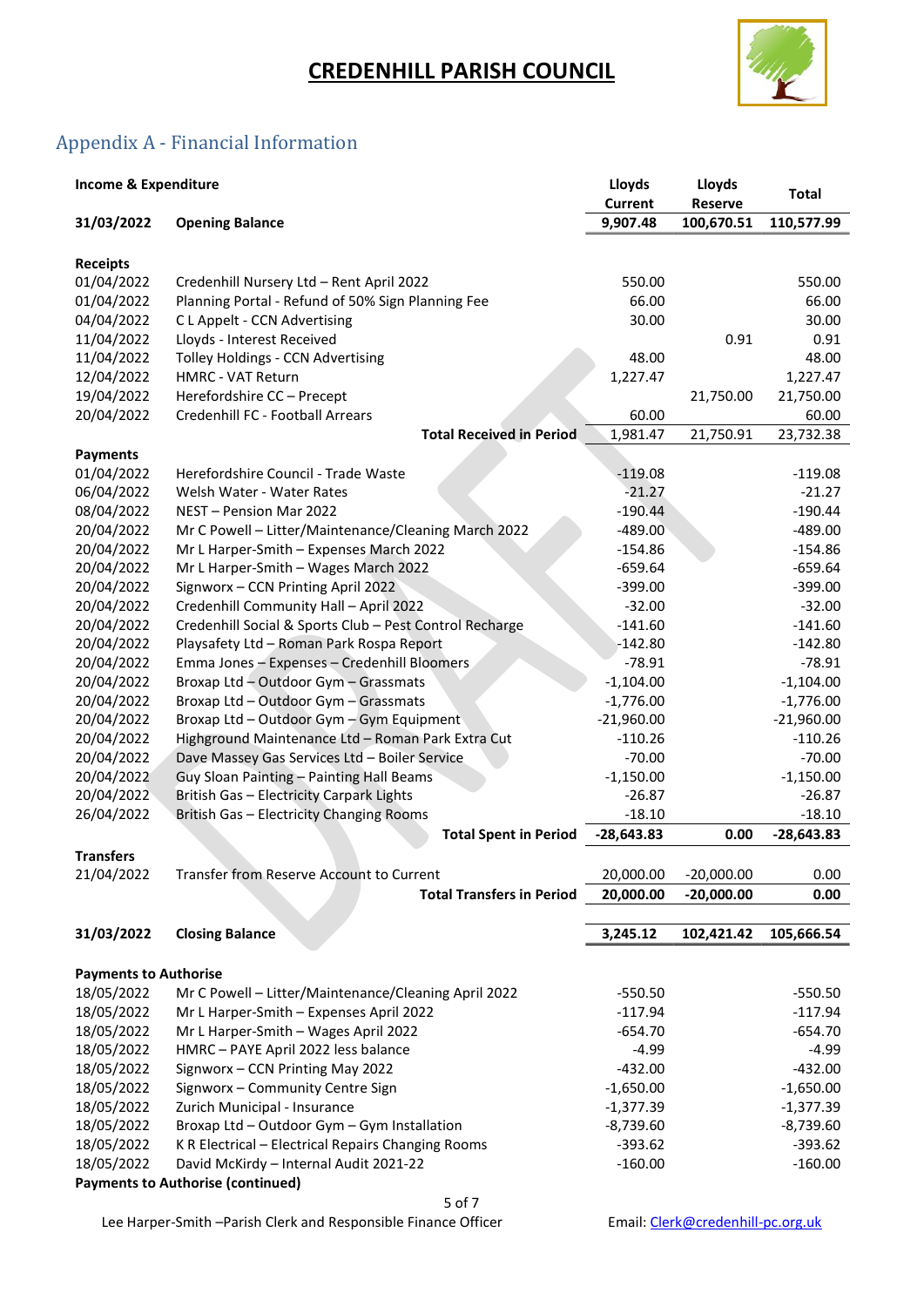

| 18/05/2022                    | Emma Jones - Credenhill Bloomers - Bird feeders/etc       | $-187.80$    |              | $-187.80$    |
|-------------------------------|-----------------------------------------------------------|--------------|--------------|--------------|
| 18/05/2022                    | Emma Jones - Hereford Clean-up Group - Laminator          | $-25.49$     |              | $-25.49$     |
| 18/05/2022                    | Highground Maintenance - 1/6 Grass Cutting Contract       | $-742.43$    |              | $-742.43$    |
| *18/05/2022                   | St Mary's PTFA - Section 137 Grant                        | $-175.00$    |              | $-175.00$    |
| *18/05/2022                   | Credenhill Social & Sports Club - Section 137 Grant       | $-700.00$    |              | $-700.00$    |
| *18/05/2022                   | Parish Church Committee of Credenhill - Section 137 Grant | $-800.00$    |              | $-800.00$    |
| *18/05/2022                   | Credenhill Community Hall - Section 137 Grant             | $-1,000.00$  |              | $-1000.00$   |
| *18/05/2022                   | Magna Performing Arts Group - Section 137 Grant           | $-1,000.00$  |              | $-1,000.00$  |
| *18/05/2022                   | 8th Hereford Scout Group - Section 137 Grant              | $-300.00$    |              | $-300.00$    |
|                               | <b>Total Payments to Authorise</b>                        | $-19,011.46$ | 0.00         | $-19,011.46$ |
| <b>Transfers to Authorise</b> |                                                           |              |              |              |
| *18/05/2022                   | Transfer from Reserve Account to Current                  | 19,000.00    | $-19,000.00$ | 0.00         |
|                               | <b>Total Transfers to Authorise</b>                       | 19,000.00    | $-19,000,00$ | 0.00         |

### \*Added/Updated during the meeting by resolution.

| *Added/Updated during the meeting by resolution. |                                                                                         |                                |                |                |                       |
|--------------------------------------------------|-----------------------------------------------------------------------------------------|--------------------------------|----------------|----------------|-----------------------|
|                                                  |                                                                                         |                                |                |                |                       |
| <b>ASSETS</b>                                    | Cash & Bank                                                                             |                                |                |                | <b>Balance</b>        |
|                                                  | Lloyds - Current Account (after payments)<br>Lloyds - Reserve Account (after transfers) |                                |                |                | 3,208.66<br>87,421.42 |
|                                                  | <b>Uncleared Cheques</b>                                                                | <b>Total Cash &amp; Bank</b>   |                |                | 0.00<br>90,630.08     |
|                                                  | <b>Debtors</b>                                                                          |                                | <b>No Due</b>  | <b>Overdue</b> | <b>Total</b>          |
|                                                  | Credenhill FC - Pitch Hire                                                              |                                |                | 120.00         | 120.00                |
|                                                  | Popcats Hereford - CCN Advertising<br>Hair at Home - CCN Advertising                    |                                | 48.00          | 48.00          | 48.00<br>48.00        |
|                                                  |                                                                                         | <b>Total Debtors</b>           | 48.00          | 168.00         | 216.00                |
|                                                  | <b>Other Debtors</b>                                                                    |                                |                |                |                       |
|                                                  |                                                                                         | <b>Total Other Debtors</b>     | 0.00           | 0.00           | 0.00                  |
|                                                  |                                                                                         |                                |                |                |                       |
|                                                  |                                                                                         | <b>TOTAL ASSETS</b>            |                |                | 90,846.08             |
| <b>LIABILITIES</b>                               | <b>Creditors</b>                                                                        |                                | <b>Not Due</b> | Overdue        | Total                 |
|                                                  | 1 & 1 Internet Ltd - Web Hosting/Domain                                                 |                                | 8.40           |                | 8.40                  |
|                                                  | <b>British Gas - Electricity Carpark Lights</b>                                         |                                | 21.17          |                | 21.17                 |
|                                                  |                                                                                         | <b>Total Trade Creditors</b>   | 29.57          | 0.00           | 29.57                 |
|                                                  | <b>Other Liabilities</b><br>Defibrillator Fund                                          |                                | 423.90         |                | 423.90                |
|                                                  | <b>NEST Pension Payments Owing</b>                                                      |                                | 188.37         |                | 188.37                |
|                                                  | Credenhill Nursery Ltd - Resource Centre Deposit                                        |                                | 450.00         |                | 450.00                |
|                                                  | Youth Club Funds                                                                        |                                | 745.26         |                | 745.26                |
|                                                  | VAT at 20% to be reclaimed from HMRC                                                    |                                | $-6,074.69$    |                | $-6,074.69$           |
|                                                  | VAT at 5% to be reclaimed from HMRC                                                     |                                | $-3.18$        |                | $-3.18$               |
|                                                  |                                                                                         | <b>Total Other Liabilities</b> | $-4,270.34$    | 0.00           | $-4,270.34$           |
|                                                  |                                                                                         |                                |                |                |                       |
|                                                  |                                                                                         | <b>TOTAL LIABILITIES</b>       |                |                | $-4,240.77$           |
|                                                  |                                                                                         | <b>TOTAL</b>                   |                |                | 95,086.85             |